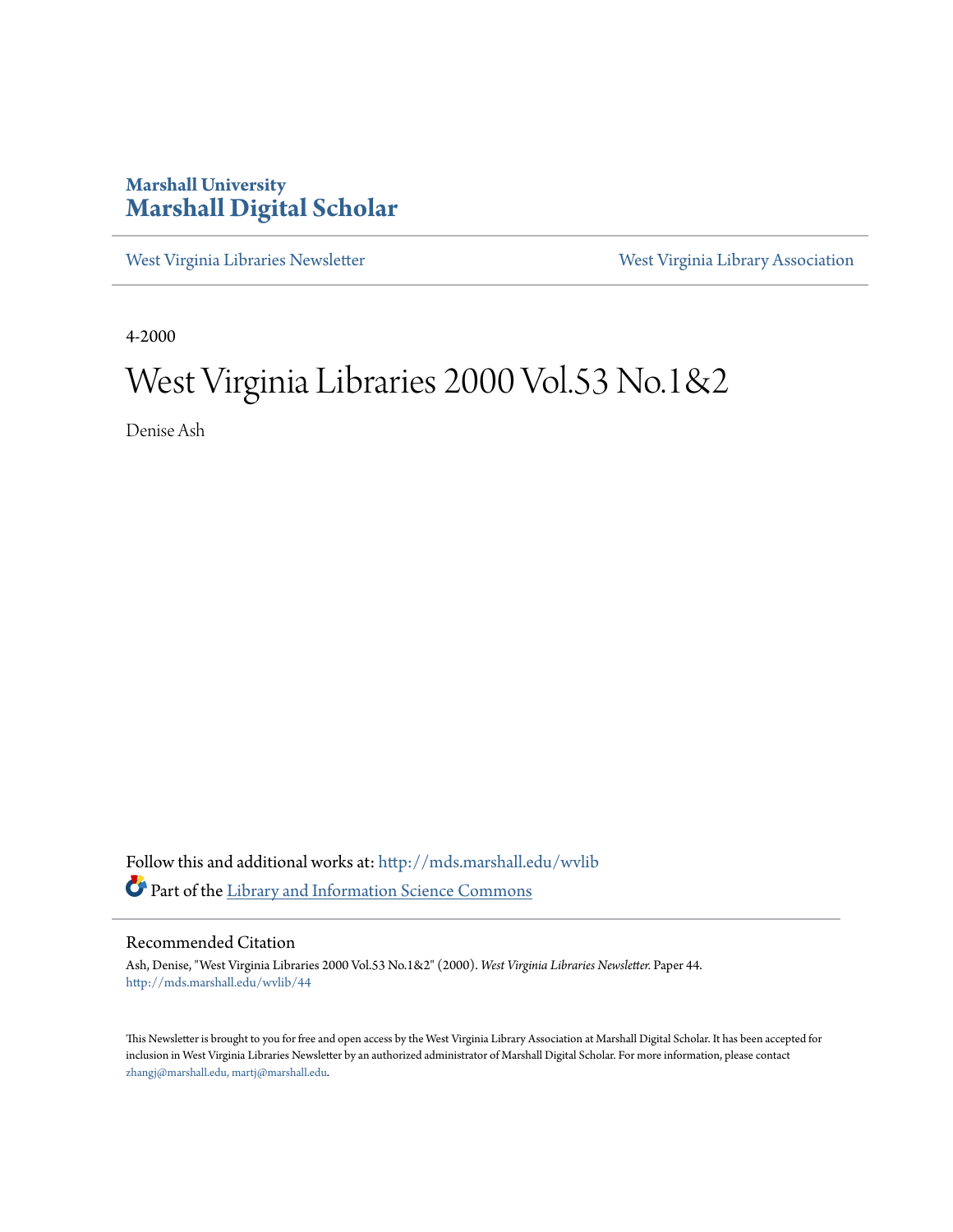

Vol. 53 • No. 1 and 2

# **Spring Fling a success**

*submitted by Lynn Pauley, Public Library Chair*

A wonderful time was had by all at WVLA's Spring Fling held April 6th and 7th at the Days Inn in Flatwoods. Over 300 people registered for this annual conference and 17 vendors were on hand to showcase their products.

Thursday's programs were geared towards directors, trustees, and general library staff while Friday's programs concentrated on children's services. Judging by the comments I received in person and on the evaluation forms, the programs were, overall, informative and well presented. Of course, no conference ever proceeds without some minor problems, but I think that these minor glitches were handled with grace and ease by both the association members and the staff at Days Inn.

Thursday started off with a program outlining the responses to a survey regarding the Himmel and Wilson study that was mailed to every WVLA member. The Public Library Division wanted an open discussion on the responses to the survey and on the survey itself. The session was well attended and the comments and discussion were appreciated, noted, and will be addressed. After this session, attendees were free to attend other programs of their choice. The Joys and Problems of Small Libraries and How An Audio Book is Made were the highlights of the day according to comments on the evaluation forms. Comments included — "excellent", "needed to be longer", "best program of the day".

An all day program for trustees, Basic Trustee Survival Skills, was presented by Mr. Eric Anderson, director of OVAL (Ohio Valley Area Libraries). According to comments made by those attending, Mr. Anderson presented a well thought out program that imparted a wealth of practical information that trustees could use. Comments included — "an excellent speaker", "wonderful program", "kept us awake!".

Friday's sessions were devoted to children's services and the summer reading program. According to comments from the evaluation form and in person, Susanna Holstein's program, Storytelling without Stagefright, was the hit of the day. In the afternoon, Mary Jane Howard, conducted the Children's Roundtable meeting. Suggestions were made for the theme for the 2002 Summer Reading program, and a vote was taken. By vote of the members attending,

the theme for the year 2002 will be Farm and Farm Animals. Next year's (2001) theme will be Space. After the roundtable meeting, the floor was open to discuss and share

*—continued on page 8*





1 April/June 2000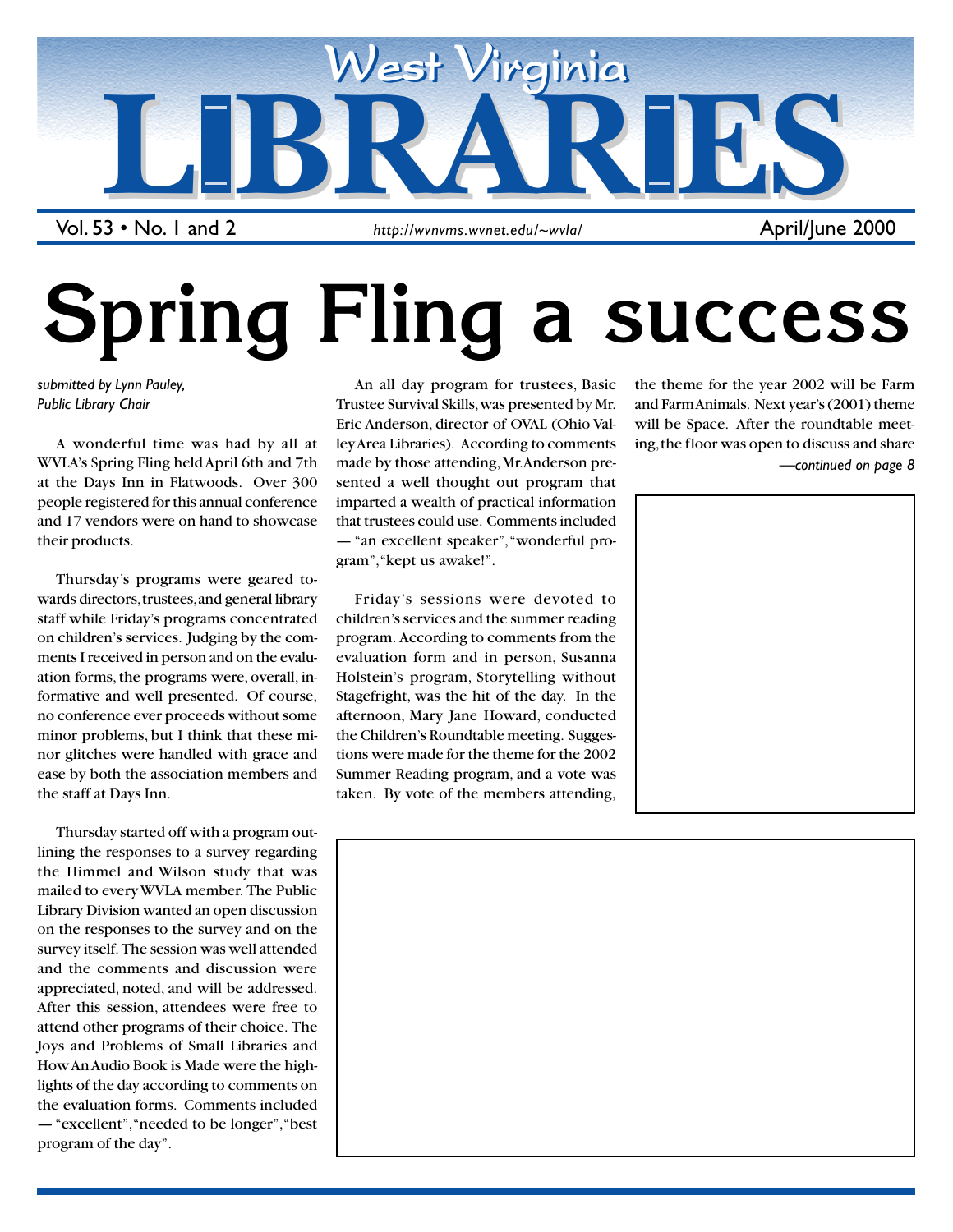## President's Column

WVLA

### *Seeking additional WVLA membership*

Spring has sprung and everything is in bloom. As public libraries across the state gear up for the summer reading programs, academic and school libraries gear up for finals and the end of the school year, everyone should also be volunteering to run for an office and/or serve on a committee. Yvonne Farley, chair of the nominating committee will be calling on members soon. Say yes. The experience of serving

this organization is unique in its benefits. From leadership to compromise to friendship, you find that small ideas blossom into great events.

One of my goals for this year is a membership of 700. We are still 40 members short. Please have your staff, your trustees and your friends join! Every member gives us another voice to speak for libraries to our community and our state.

Some of the programs for the upcoming November conference are listed an article elsewhere. The programs are almost set and we are anticipating a record crowd. The brochure detailing these programs will be available by June 1. The choices are many and the topics varied, and I look forward to seeing you there.

### **Report on ALA Midwinter, San Antonio, TX**

#### January 2000

#### Monica Garcia Brooks, Councilor

At several of the general sessions and ALA Council, numerous legislative issues sparked lively discussions such as the current bill, H.R. 354, the Collections of Information Antipiracy Act. Act. If passed, this Act would lock out users from longstanding access to facts and is detrimental to online freedom of information. The ALA Office of Government Relations urged ALA members to urge support for H.R. 1858, the Consumer and Investor Access to Information Act. Cognotes reported that this bill "...protects value-added, downstream uses of information while addressing the concerns of some database producers." School library supporters were encouraged to contact legislators to support S.1262 and ask that the bill be included as part of the Elementary and Secondary Education Act (ESEA) reauthorization. In line with the WVLA resolution regarding school librarians and media specialists, the ALA Washington Office Executive Director Emily Sheketoff stated that "We know that children who go to a school with a good library and qualified library media specialist do better. Their learning experience is more rich and rewarding." She also indicated she would continue to further the ALA initiatives that benefit the members and constituents.

Does your institution receive funding based upon the Library Services and Technology Act (LSTA), Telecommunications Act of 1996 ("E-rate"); or telecommunications discounts for schools and libraries; or other federal agency funding? In an open letter to public librarians regarding: Filtering legislation, Lynne Bradley Director, ALA, Office of Government Relations and Claudette Tennant, Telecommunications Lobbyist, ALA, provide the following recommendations and reiterate the ALA stance on this issue: "Libraries must continue to apply for E-rate discounts, even as threats of filtering are being considered in Congress....Even if a bill were signed into law, it is far from clear that such a requirement would survive the Constitutional challenge that ALA would be almost certain to mount." This is certainly a topic that is on the minds of many West Virginia libraians. At my session during Spring Fling 2000, I will provide the latest legislative actions and ALA's reaction/support for issues that may affect all of us as library professionals or members of our library community.

On a lighter note, San Antonio weather was perfect! In addition to seeing my family for a REAL Texas barbecue, another highlight of my trip was attending a REFORMA session at the San Antonio Public Library, in which my family's circus, La Carpa Garcia,

was featured for its contribution to Mexican heritage and history. The curator of the Hertzberg Circus Museum collection, Barbara Celitans, received a programming grant from REFORMA SA, the local affiliate of the national ALA group composed of librarians interested in promoting Hispanic culture in library collections as well as encouraging more Hispanics to use Libraries as an information resource. Prior to the program, we enjoyed a beautiful reception with mariachis and wonderful ethnic foods.

Join in the discussion and get connected! Use the ALA website to stay abreast of these issues and more: http://www.ala.org/. I try to stay on top of various ALA discussions if you would like to contact me for further clarification or information, feel free to drop me a line anytime: brooks@marshall.edu. If I cannot assist you, I will be more than happy to make a referral to the appropriate ALA staff member.

*Monica Garcia Brooks Interim Dean of Libraries/ Associate Dean for Technology Services Marshall University Libraries, 400 Hal Greer Boulevard, Huntington, WV 25755 (304) 696-6613 phone (304) 696-3597 fax brooks@marshall.edu http://webpages.marshall.edu/~brooks/*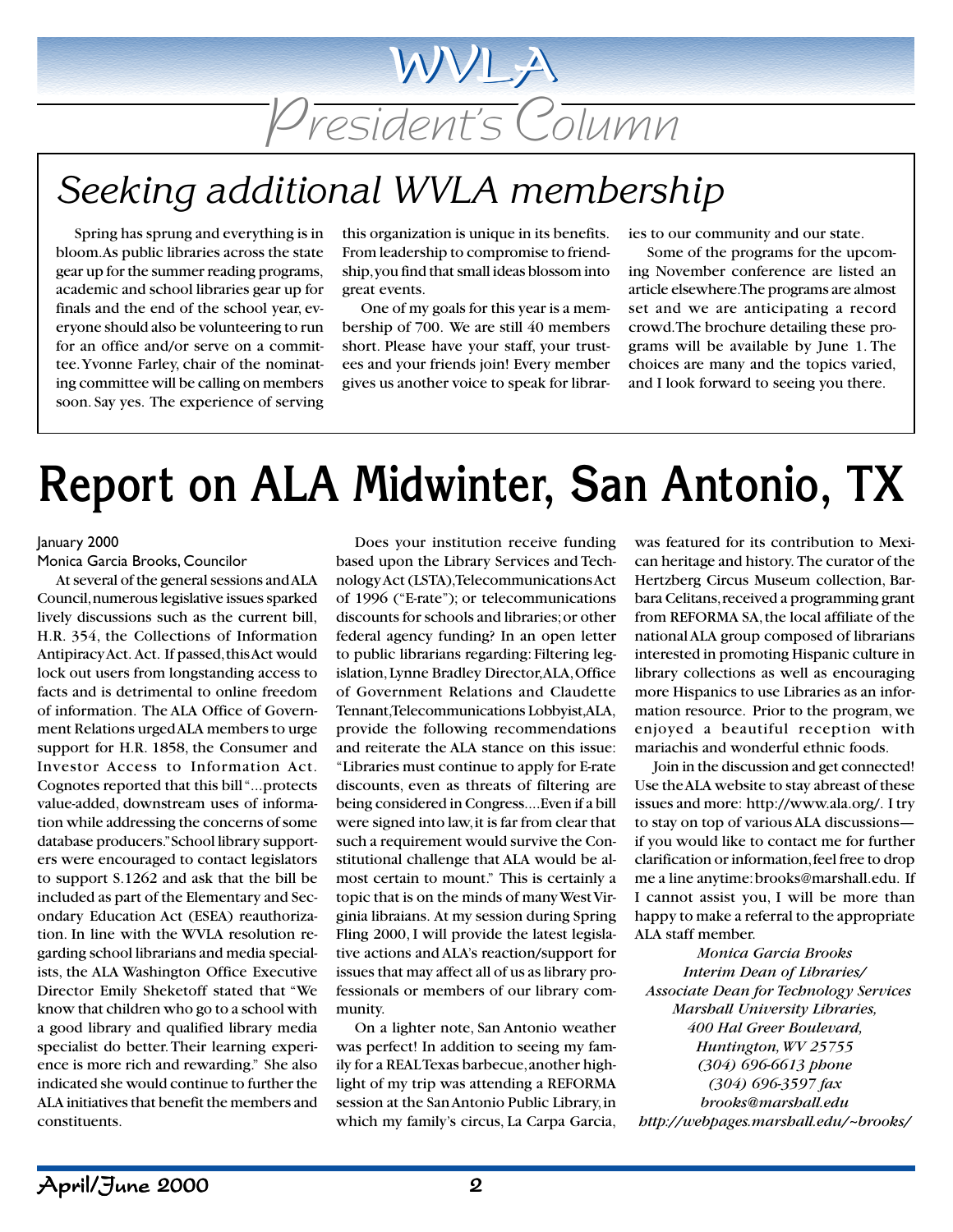

# **SELA Report**

#### *by Judy K. Rule*

Pam Coyle and Judy Rule attended the SELA Leadership Meeting in Atlanta on April 28 and 29. The program consisted of two speakers: Dr. Frances Lucas-Tausher and Dr. Carol Short. Dr. Lucas-Tausher gave the keynote address on Leadership with four main points.

- Leadership is up to you.
- When you do the right thing not every one will rise up and call you blessed.
- "Don't quit"
- Lead by who you are—not by title or office

Dr. Short lead a three hour workshop on Leading in a Professional Organization. Some of the highlights of the program were defining of leadership as an activity not an attribute. "Mediocrity is self-inflicted; genius is self-imposed". Lack of trust is a real detriment to groups achieving goals. Leadership is a shared function of the group, leadership requires active listening by leaders and by members, and leadership involves build-

ing a mature, productive group. Dr. Short is a consultant with a firm that deals with leadership development and employment assessment.

The Executive Board met on Saturday and we found that SELA was in a good financial state. The annual conference will be a joint conference with the Georgia Library Association on Jekell Island, October 11-13, 2000. Attendance is expected to be around 1200 persons. The Georgia Library Association has a joint meeting with the School Media Association, and two other groups in Georgia. There should be something for everyone at this conference.

There is a GALE/SELA Continuing Education Committee Professional Grant available for one person in each state. The purpose is to encourage professional development and participation by new SELA members in the SELA Conference activities. This grant will help finance attendance at the Conference in the amount of \$500 for a new professional from each of the member states. Judy Rule has copies of the application form.

### *STILL IN NEED* **War Public Library picking up the pieces**

The War Public Library has moved into new, temporary quarters on Main Street in War, WV. The building, which formerly housed a video store, is the new location to replace the library that burnt.

The library has received gifts of many books, tables, and chairs. The WVU Library has given the War Library three computers and printers and the library hopes to have Internet access by June 1st.

With all the generous gifts the library has received, the biggest problem it has now is space. The one small room has filled up quickly and the library is now thinking about expanding into the store next door. Frances Blankenship, director of the War Library, anticipates making a trip to the University of Charleston to pick up some donated shelving to be used in this area.

What does the library need most right now? Mrs. Blankenship would love to be able to replace the puppets and other materials she used to do children's programming and the library is in need of a book cart. Donations to the library's building fund would also be appreciated.

#### **Editor**

**Denise Ash** Alpha Regional Library P.O. Box 149 Spencer, WV 25276 304-927-1770 (W) • 304-927-1779 (FAX) *ash de@hp9k.park.lib.wv.us*

#### **Circulation Editor**

**Jo Ann Calzonetti** Evansdale Library • WVU P.O. Box 6105 Morgantown, WV 26506 304-293-4695 x5112 *u517a@wvnevm.wvnet.edu*

#### **Advertising Editor Kelly Funkhouser**

Morgantown Public Library 373 Spruce Street Morgantown, WV 26505 304-291-7425 (W) • 304-291-7437 (FAX) *funkhous@hp9k.clark.lib.wv.us.*

#### *West Virginia Libraries*

(ISSN) 0043-3276) is the official publication of the West Virginia Library Association. The views expressed are not necessarily the official viewpoints of WVLA.

*West Virginia Libraries* is published six times a year in February, April, June, August, October and December. A subscription is included with membership dues. The subscription rate for non-members is \$15 per year. Some back issues are available at \$3.75 per issue. All back issues are available from: University Microfilms Ann Arbor, Michigan

Photographs, news, articles and correspondence should be sent to the editors. Subscriptions and changes of address should be sent to the Circulation Editors.

> Copy deadline: 15th of month preceding publication.

**WVLA's Web site:** *http://wvnvms.wvnet.edu/~wvla/*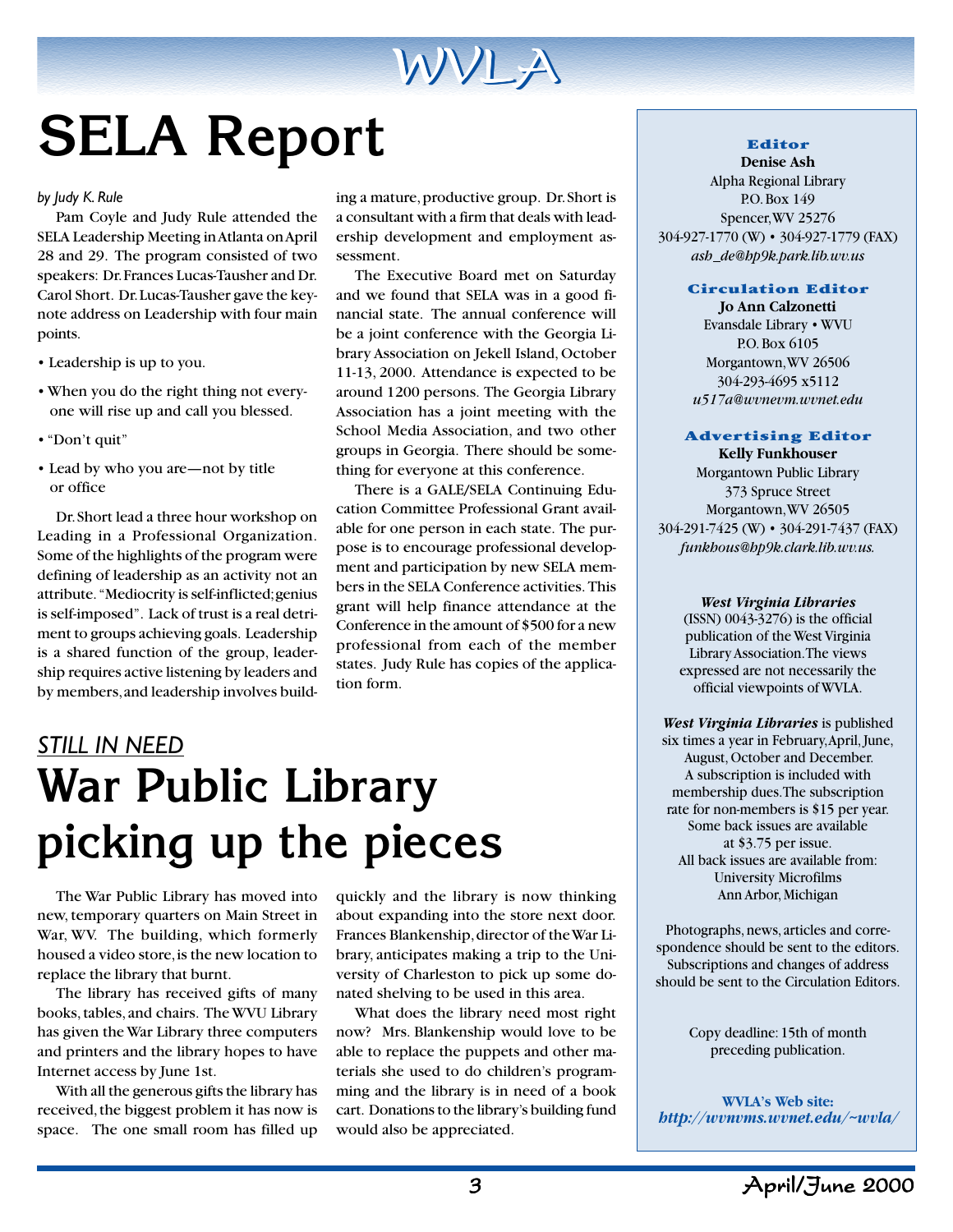

# **Mill Creek dedicates new library**

Mill Creek, W. Va. -The Mill community dedicated its new 3,600 square foot library building on May 6, 2000. The Library building project took over three years to complete at a total cost of \$359,000. The project is a testament to the strength of the community and commitment to the future. Forty-six percent of the cost was raised at a local level.

The new library, serving the uppermiddle Tygart Valley, is the center of its community. It is surrounded by the George Ward School, a new post office, new senior center, gas station and restaurant. Future plans also include the construction of new high school nearby.

The new library building offers public access to four computers, the Internet, a children's reading area and a conference room. The conference room has become the home of area Satellite classes and group meetings. The circulation of the library has increased by thirty-three percent due to the increased space for books and activities.

John Russell, who led the building project stated, "What a great achievement! Who would have thought in Mill Creek, West Virginia, we could put together that much money in thirty-four months."

The first library in the area was begun in 1965 by Martha Cage and Linda Zickafoose. The new building replaces the two mobile units set on land leased by the Randolph County Board of Education.

The dedication ceremony featured speakers who had been involved in the building project. John Russell, Co-Chair of the Building Committee made the opening comments and several introductions. David P. Price, Executive Director of the WV Library Commission expressed his warm congratulations. Linda Zickafoose, President of the Library Board of Directors, shared the news of two parts of the library being dedicated to several donors. Judge Robert Maxwell, WV Delegate Bill

Proudfoot, WV Senator Mike Ross, and Majority Leader of the WV House of Representatives also offered their congratulations.

Judge Maxwell remarked, "You are here this afternoon to be a part and witness the culmination of citizenship at its very best order."



**"Pooh Corner" at new library Old Mill Creek Library**

April/June 2000 4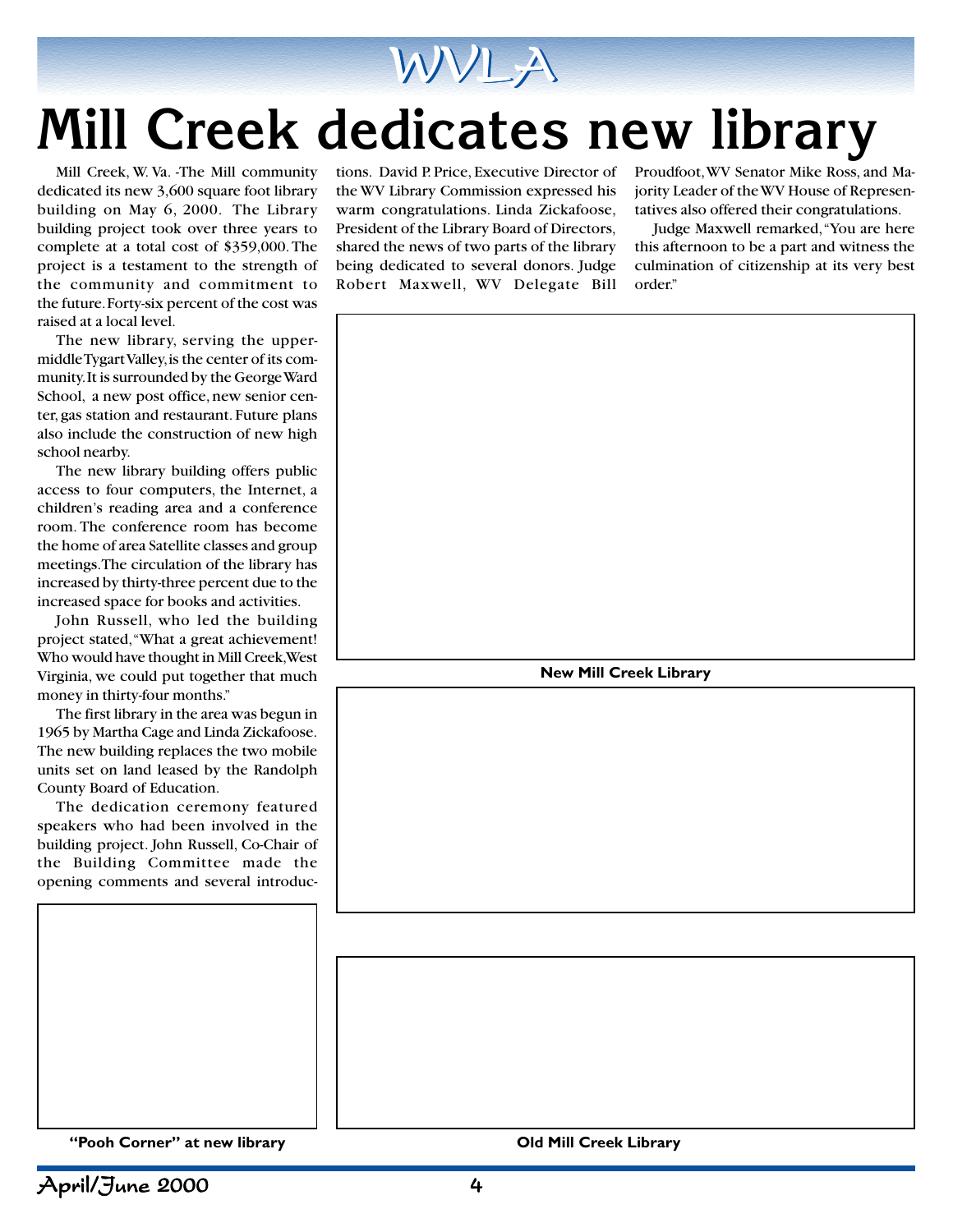

# **Annual conference:**

With Division and roundtable meetings included, over 55 programs are scheduled for the fall conference, which will be held at the Holiday Inn, Charleston House from November 2-4, 2000.

The Intellectual Freedom committee has planned a pre-conference on Internet filtering which will include the legal aspects, the software that is available, ethical aspects, etc.

Pat Feehan from the University of South Carolina will present two programs on services and materials for young adults.

Thanks to Cheryl Harshman, Mary Azarain, the 1999 Caldecott award winner, George Ella Lyons, Joseph Slate and Marc Harshman are some of the children's authors who will be presenters. Christie Cooke will present a program on using books to develop reading skills in young children.

Ann Green Associations will tell you how to manage the media when they are in your face and when you want them to help you. Warren Hairston, from Logical Operators, will talk the future of technology. John Haskell from the College of William and Mary will discuss establishing Friends groups in academic libraries. Ryan McGinn Samples will let you in on the secrets of focus groups, how to use them for your advantage. We are working on getting a science fiction author, a romance and a mystery author in addition to Stephen Coonts.

From electronic links to serving institutions, there should be a program for everyone. Mark your calendars and share the information with your staff and Friends.

### **advertisement**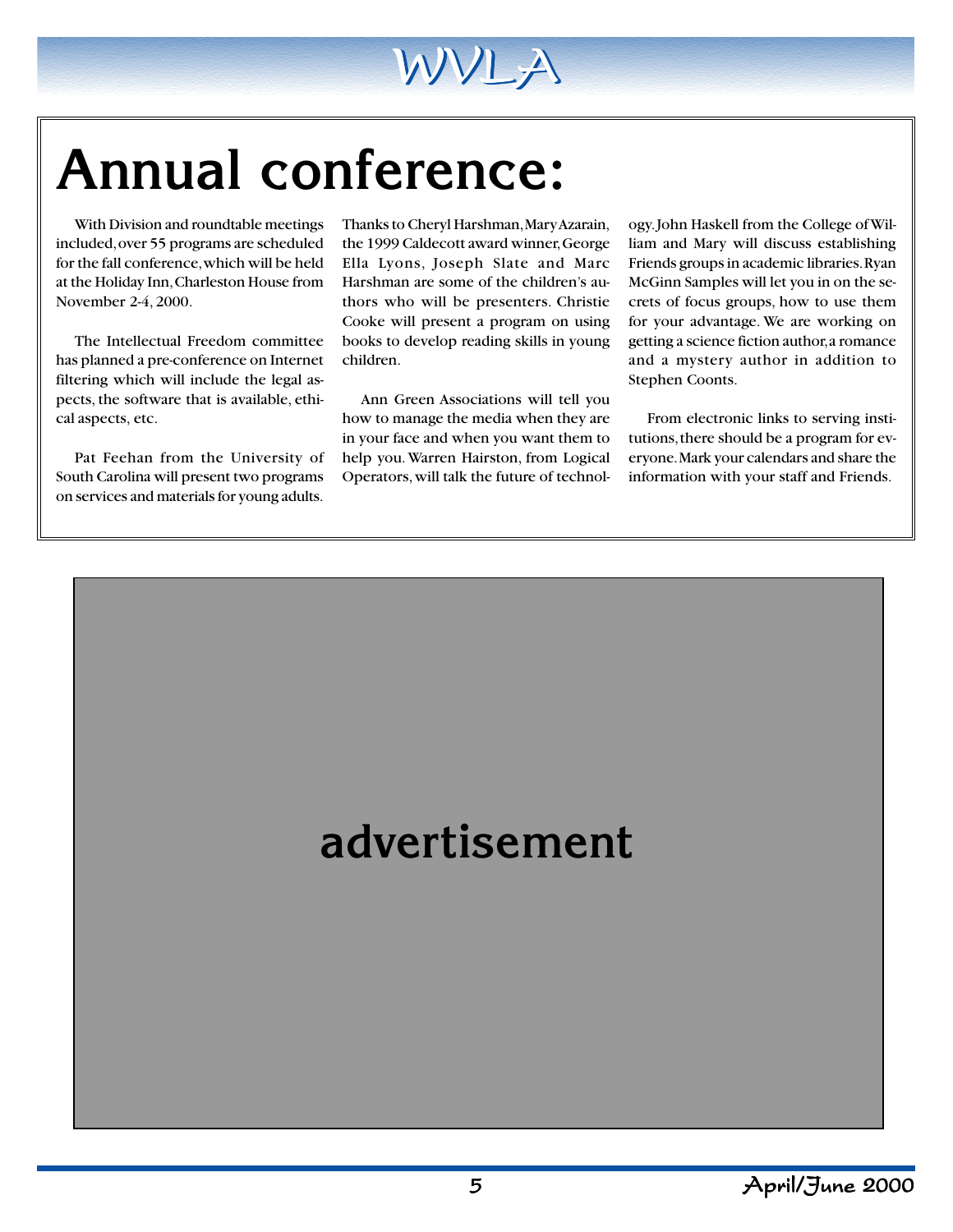

# **Evansdale Library rededication**

This February we held a rededication ceremony for the Evansdale Library, and it gave me an opportunity to look ahead, not only to the coming years but also to the more distant future. It also was a positive reminder for me that the nature of libraries is changing. November 1980 was the official date recorded as opening day for the new Evansdale Library. In the fall of 1980, *American Libraries* carried an article about Library of Congress staff overcoming their fear of the "alien" computers in the Main Reading Room; an article with flowcharts explaining how to file a new AACR2 heading in an unfrozen card catalog; and a report of a prescient colloquium at NYU in which Newton Minow described the information agenda with four topics — the concern for quality information, who should pay for it, the future of libraries, and the role of government.

The early 1980's were a period of notable development in academic libraries. We began large scale efforts to use electronic technology to make available book and journal content, and we created new systems of sharing library resources, including improved interlibrary loan services and cooperative collection development efforts among libraries. We're still dealing with the same basic problem today: Funding for libraries is insufficient to continue acquiring comprehensive on-site collections. User demand for more, and for a greater variety of networked information ill continue to grow. This is not to say that print materials will not continue to be indispensable in any time frame that reasonably affects our present plans. We all are going to be managing two libraries — one print and one electronic — for the near future.

Libraries have always provided sources of information for our users, whatever the format. In the WVU Libraries' collections, we have clay tablets. We have a printed book from the year 1480. We have electronic resources, including online indexes, electronic journals, and our own electronic reserve and electronic theses and dissertations. From clay tablets to books to the Internet, the librarians and staff of the WVU Libraries will continue to be at home with whatever form of information our users need.

WVU students and faculty expect the Libraries to deliver responsive personal service and needed information in congenial surroundings. The renovation of the Evansdale Library and the construction of the new Downtown Library Complex are very visible signs of our efforts to keep pace with change and to develop library programs and services that anticipate the needs Of Our users. From my earliest conversations with the search committee and continuing with discussions in department heads meetings, I've stated that I want the WVU Libraries to become more user centered, and to deliver high value and high quality resources and services. The Libraries should be a center of academic life, with resources and services that are easy to use. Our physical space will promote research, collaboration, and space for plain old-fashioned reading and reflection. Our virtual library space will offer resources and services anywhere, anytime.

Even with all our excitement about our new facilities, we must remember that people are still the Libraries' most important resource. I was impressed from the start with the hard work, dedication, and commitment of WVU Libraries employees. Library service in the year 2000 and beyond is possible only with the efforts of people willing to stay focused on the information needs of our users. WVU librarians and staff have proven themselves to be knowledgeable, energetic, and committed to the highest levels of service. I think now we have to put a new emphasis on collaboration, We have to get better at working with each other and with our University colleagues, and with colleagues in other libraries. We must work together to develop new resources, to seek new partners for effective service, and to find new ways to interact with learners. I'm reading a book now called *Organizing Genius: The Secrets of Creative Collaboration* by Warren Bennis. Like most management books, this one has elegant and vibrant ways of reminding us of the obvious. One of Bennis' take-home lessons is that "Great groups are full of talented people who can work together." We all must make an effort, more so than in the past, to support each other while our jobs are ever expanding and changing.

The accomplishments of the WVU Libraries in the past are substantial. Together we can ensure that we move into the future with a positive, learning work environment for ourselves, and a haven for our users where they get the information they need. I am pleased to be a part of this mission for the WVU Libraries.

### Building Partnerships for the New Millennium

### **Southeastern Library Association Conference**

Make plans to attend this joint conference with the Georgia Council of Media Organizations

### October 11-13, 2000 Jekyll Island, Georgia

Additional conference information can be found at the SELA Web Site (http:www.SEFLIN.ORG/SELA/).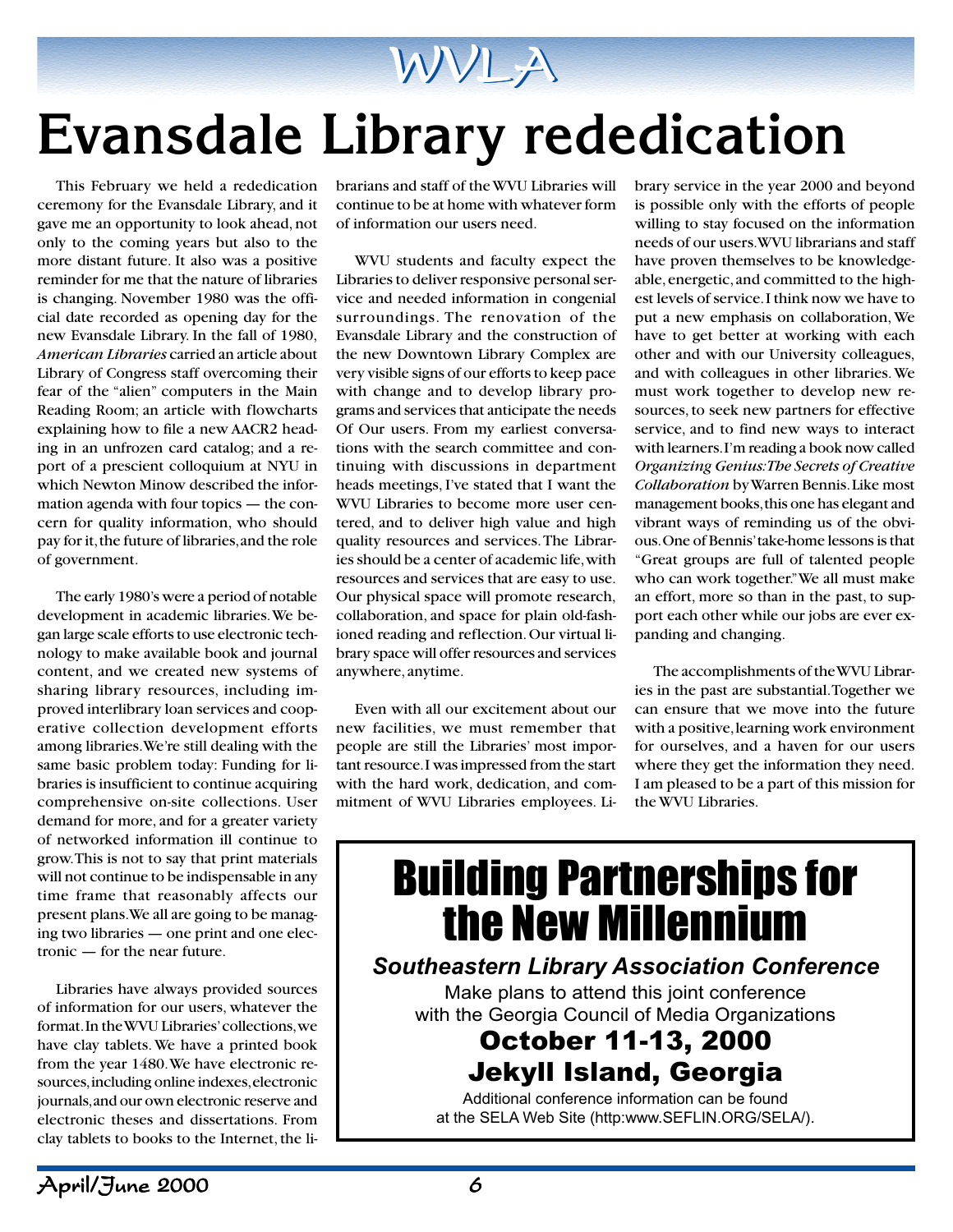

### **A Century of West Virginia Authors**

by Phyllis Wilson Moore, 1999©

This is the third of a three-part listing of West Virginia authors. The first was listed in the June '99 issue of *West Virginia Libraries* and the second can be found in the August '99 issue.

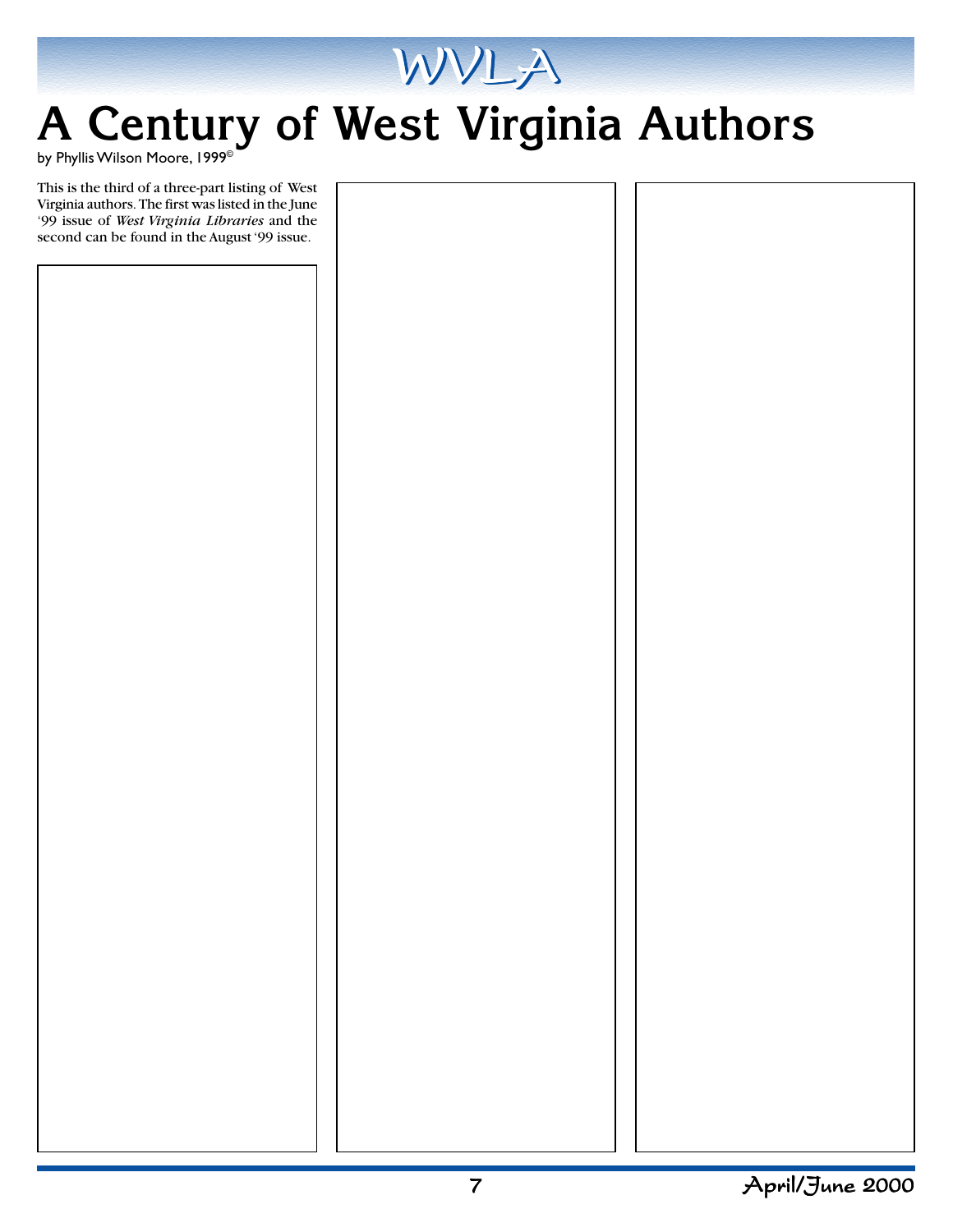

# **Spring Fling**

*continued from page 1*

ideas for this year's summer reading program — Celebrations. Some of the libraries present were already hard at work on next year's theme, and presented some ideas for that as well.

On the evaluation forms, attendees were asked to make comments and to make suggestions for programs for next year's Spring Fling. We received not only some flattering comments, but also some that pointed out problems and areas where we could do



better. Some areas of the conference are beyond our control, however, all the comments will be passed on to the Executive Board and to the incoming Public Library Chair. These comments will be taken into consideration when planning next year's conference.

Listed below are many of the suggestions that were made regarding programs for next year's Spring Fling. If you know of anyone who could present one of these programs, if you have an idea for a different program, or if you just want to make comments regarding the program suggestions, please feel free to contact Yvonne Farley, incoming Public Library Chair and next year's Spring Fling coordinator. Yvonne may be reached at the:

Kanawha County Public Library 123 Capitol Street Charleston, WV 25301 343-4646/348-6527 Fax farley/kcpl\_11@kanawha.lib.wv.us

Some of the suggestions for programs include: trustee networking; information on finding funding sources; grant writing; budget planning; policy making (library policies, internet policies, personnel policies, etc.); weeding (what, when, how); copyright issues regarding web pages and the Internet; more info on using the Gates server; more information on using Front Page; automation systems (pros & cons, costs, recommendations,etc.); programming on issues concerning public libraries by more recent MLS graduates; more programs geared towards small public libraries; a small library directors discussion; resources that small libraries can use to help those patrons taking distance education classes; establishing reading clubs; programming ideas for adults; book talks with teens; how to run a successful YA program; workshop on preschool storytimes with handouts (printed ideas, pictures, flannel stories, etc)and exchange of ideas; "lap sit" programs; how to find entertainers and programs for summer reading; more sessions geared towards special libraries; how to handle services that the public wants versus services that can be provided with a limited budget and staffing; and custom service and selling your services to the public.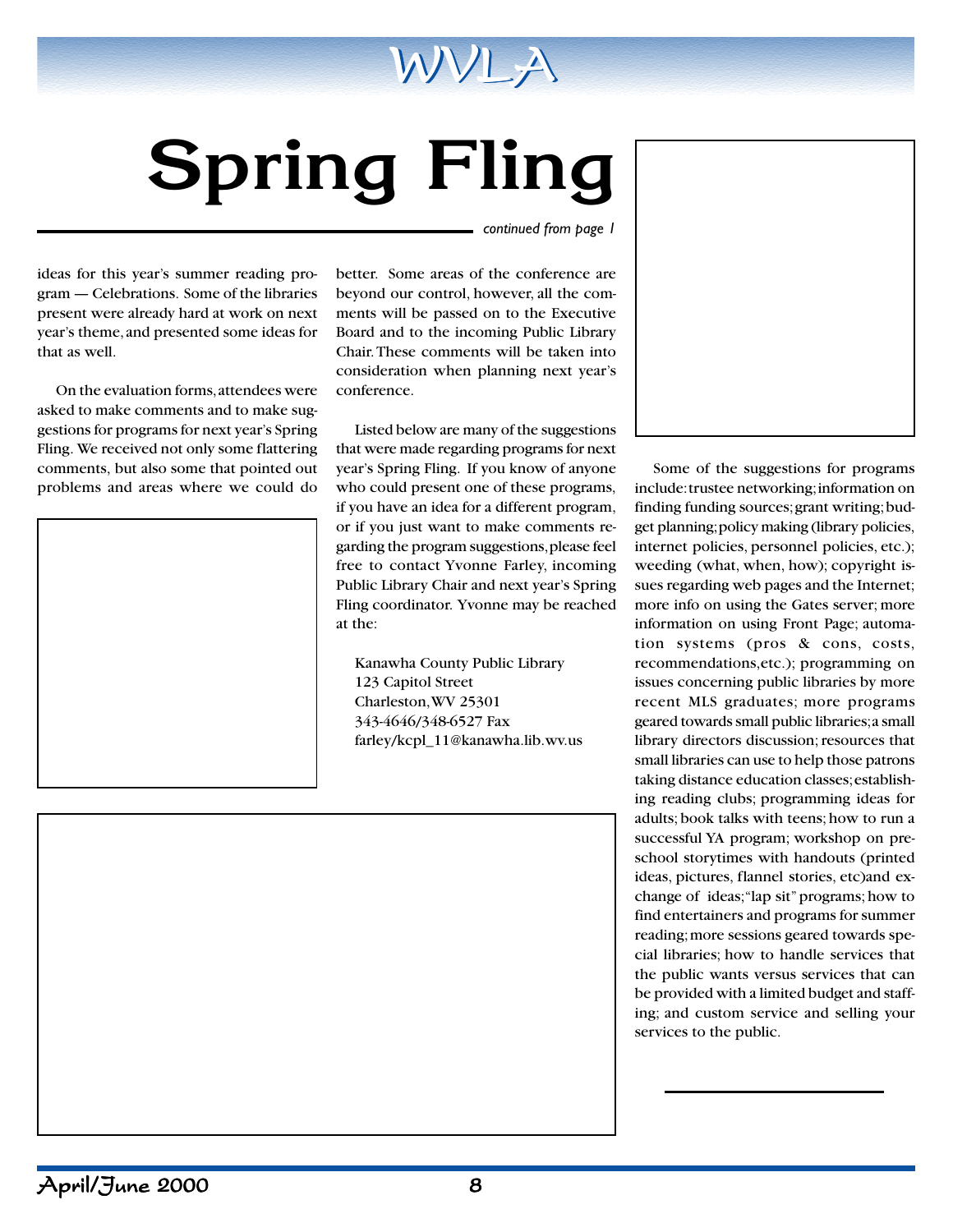

# **Literacy Roundtable formed**

In early March, 2000, the WVLA Board of Directors recognize the formation of a Literacy Roundtable to the State Organization. Several WVLA members signed a petition as evidence of the interest and increasing need of librarians to specialize with the 22% of the WV population that doesn't have the literacy skills necessary for a class 1 classification or those under four grade abilities.

This roundtable will support and encourage to the best of our professional skills, the concepts of family literacy, adult new readers, and ESL in libraries working with the existing literacy services outside of libraries in the state of WV.

During the annual WVLA Conference, the Literacy Roundtable will convene it's first meeting on Thursday, November 2nd, 3 p.m. I hope all the librarians that signed the petition and other librarians who are committed to a literate West Virginia will plan to attend or contact me. For information and anyone interested as organizational volunteers please contact: Susan Hayden, Literacy Consultant, WVLC, ph. 800-642-6021 x 2, E-mail: haydens@wvlc, lib.wv.us.





*The Marketing Committee is proud to announce that the cookbooks are available! This cookbook contains approximately 200 recipes from WVLA members and library staff.*

*Available for only*



*and handling per book*

To order send check or money order to:

Rebecca Van Der Meer WV Library Commission 1900 Kanawha Blvd., E. Charleston, WV 25305

WVLA Julie Spiegler Kanawha County Public Library 123 Capital Street Charleston, WV 25301

or

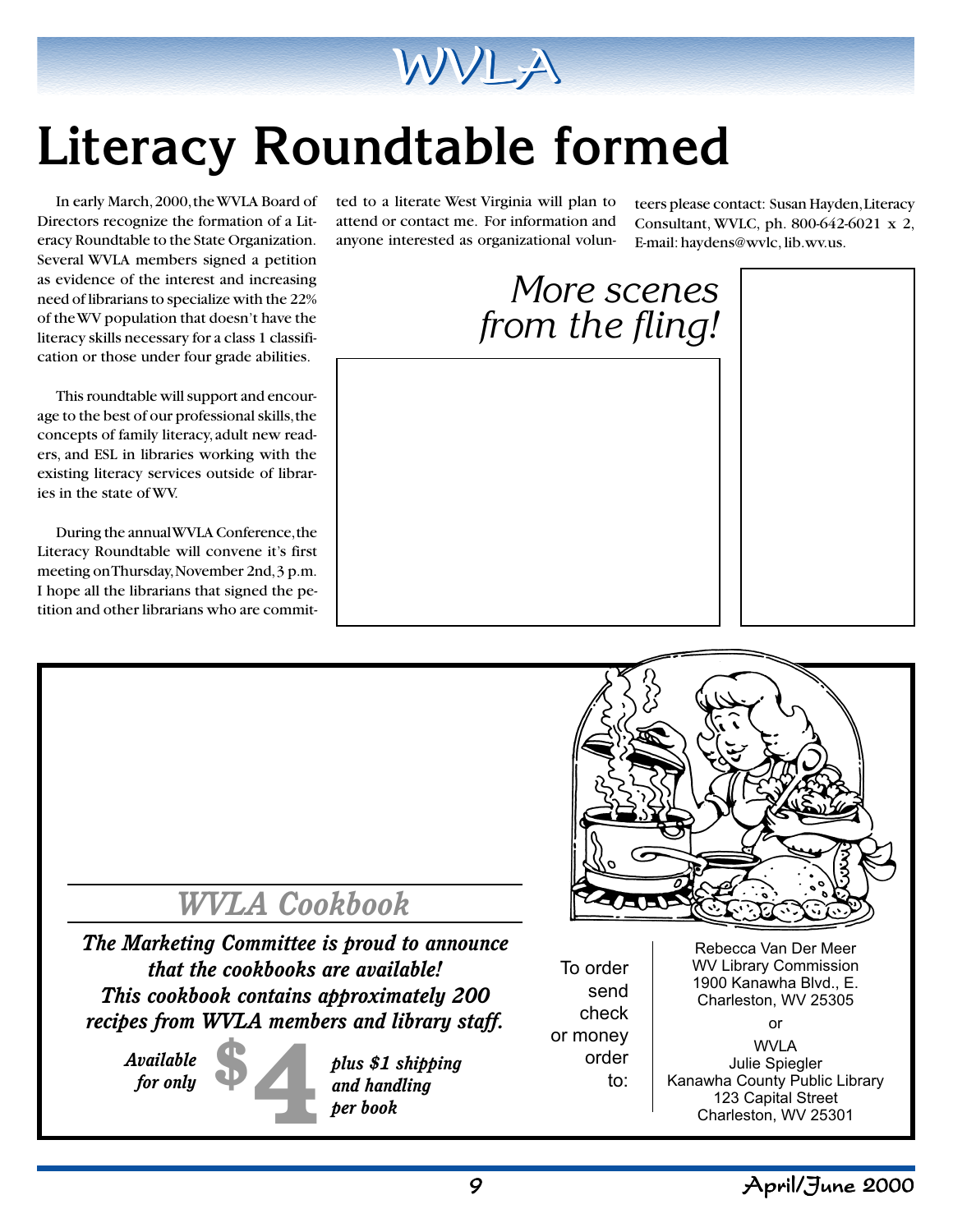

### **WVLA Executive Board Meeting Minutes**

**March 3, 2000**

#### **I. Call to order**

The meeting was called to order by President Pam Coyle at 10:30 a.m. Those in attendance were Pam Coyle, Charley Hively, Dottie Thomas, Monica Brooks, Mary Strife, Judy Rule, David Price, Peggy Turnbull, David Dalzell, Cheryl Harshman, Betty Gunnoe, Lynn Pauley, Suzette Lowe.

#### **II. Minutes**

Betty Gunnoe moved, Charlie Hively seconded, that the minutes of the previous executive board meeting be approved with the following changes:

Page 3, Part XIII, Number 1, the phrase "to the Webmasters of the WVLA homepage" be deleted so that the sentence reads, "The honoraria to the editor of WV Libraries has been approved and does not need to be approved at each meeting."

Page 5, Part X, New Business C: Any change in the ALA Councilor's term needs to be referred to the Constitution & Bylaws Committee. Dottie Thomas made the motion; Charlie Hively seconded that the item be referred to the committee mentioned. Motion carried.

The minutes with changes were approved.

#### **III. President's Report**

Inserts and copies of the Association's Constitution and Bylaws were brought for those needing them. Board members were reminded to be thinking of honorees for resolutions and awards for the annual conference and to contact the secretary with suggestions.

Pam recommended that Sue Eichelberger's name be removed from the Resolution and Awards Committee, as she is no longer eligible to serve. New members of the Intellectual Freedom Committee were noted. Cheryl Harshman moved, Monica Brooks seconded the motion to accept the changes in committee memberships. Motion carried.

#### **IV. Treasurer's Report**

Due to the absence of the treasurer, there was no report.

#### **V. Membership Report**

Forty-two new members have been added in 2000. The president's goal is 700 members in the association and encouragement was given to add one new member per county to reach this goal.

#### **VI. Division Reports**

#### **A. College and university division**

Peggy Turnbull noted that there is progress in the long-time effort to promote faculty status for college and university librarians. The Shepherd College librarians have succeeded in obtaining this classification and are expecting to have it offered for the 2000/2001 academic year. The Division actively participated in Legislative Day and some academic librarians lobbied their legislators. The Division has its own listserv and has published a newsletter in order to promote communication among its membership.

#### **B. Public libraries:**

Lynn Pauley reported that spring fling registrations have been sent out with the deadline for registration being March 16, 2000. The public library program for the annual conference will be a lunch or dinner with a romance author. Lynn made the motion that a permanent spring fling committee be appointed. Judy Rule stated that any proposal for a new standing committee must be sent to the Constitution and Bylaws Committee. Lynn amended her motion to send the proposed committee addition to the aforementioned committee. Peggy Turnbull seconded. Motion carried. David Dalzell suggested that a notebook be kept of all the details for spring fling so that it could be passed to the incoming public library chair.

#### **C. Special libraries**

Mary Strife reported that the special libraries are looking for a copy of their constitution and bylaws and may have to write their own, modeled after the college and university division, if one is not available.

#### **D. School libraries —** No report

#### **E. Friends —** No report

#### **F. Trustees**

David Dalzell stated that the two goals of the trustee division are (1) to be pro-active and (2) to help trustees understand the roles of the trustee. Eric Anderson will be a speaker at Spring Fling and will address these issues. There are still plans to have mini-meetings around the state.

#### **VII. Roundtable Reports**

Charley Hively presented a request, with 21 signatures, that a Literacy Roundtable be established. Charley made the motion, with Peggy Turnbull seconding, that pending approval of the membership committee and the confirmation of the signatures, that a new literacy roundtable be established. Motion carried.

The question was raised about the status of roundtables that have not been active for the past two years. A consensus was reached that at the next meeting, the executive board would visit roundtables to determine whether to keep the inactive ones.

#### **VIII. ALA Councilor**

Monica Brooks reported that the ALA's legislative issues' status would be known by annual conference. One of the hottest topics at ALA was filtering.

One area of controversy was ALAction 2000 for which the president of ALA had not sought approval from Council before printing. Monica voted to approve ALAction 2000 which did pass.

Monica will keep members alerted through the listserv and anything that the association requests will be addressed there.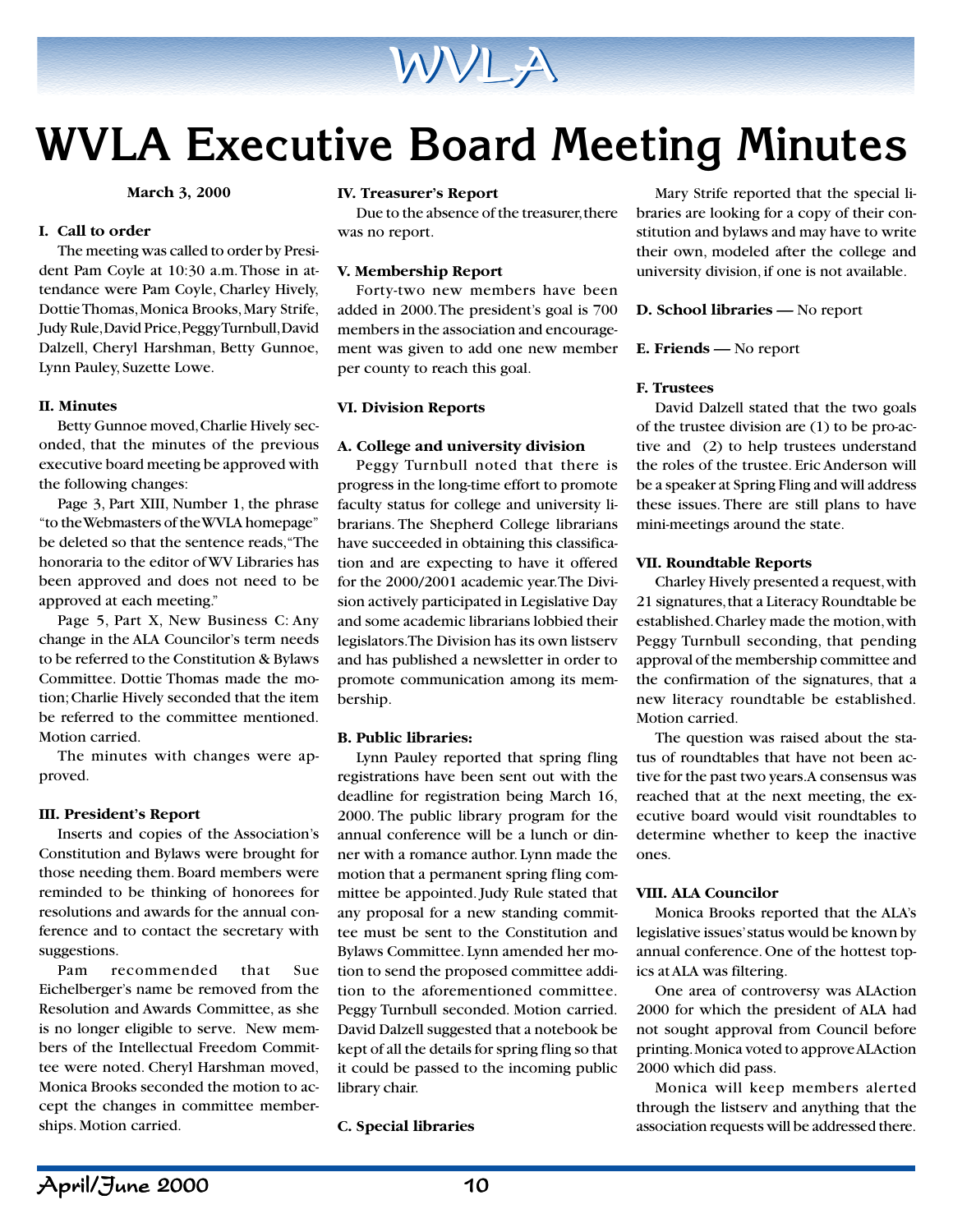

She further stated that ALA is concerned wit the certification of school librarians. The chapter representative is ready to send people to lead conference sessions, along with literature, at a cost. ALA is constantly fighting legal battles on intellectual freedom and access. ALA will also offer WVLA members training and this would then enable them to lead conference sessions on issues and topics.

#### **IX. Federal Relations Coordinator**

ALA Day in Washington, D.C. will be May 1 and 2, with the first day being a workshop and the second day the implementation. Betty Gunnoe reported that she had received a packet and will forward it to Monica for inclusion on the WVLA web site. All five Congressional representatives from WV will be visited. Anyone who plans to attend ALA Day needs to contact Betty Gunnoe by April 15, 2000. Pam requested that an article be placed in WV Libraries. Betty also reported that Senator Rockefeller had requested some facts and figures from Martinsburg Library and others around the state for a speech he planned to deliver concerning e-rate.

#### **X. SELA Representative**

Judy Rule reported that the Leadership Conference will be April 28 and 29 in Atlanta. This is in conjunction with Solinet and anyone who wishes to attend should let Judy know. The SELA conference will be held October 11-13, 2000 on Jekyll Island, Georgia. This is a mid-size conference with poster sessions being offered. Pam suggested that there be a poster session from WV.

#### **XI. West Virginia Libraries**

Pam Coyle reported that the current issue of WV Libraries should be out shortly and that the next deadline would be March 15. Pam has asked Frances O'Brien, dean of WVU libraries, and the new dean of the Fairmont College Library submit articles. The association is looking for someone to take over the editorship of WV Libraries and Pam requests that anyone with a suggestion contact her.

#### **XII. West Virginia Library Commission**

David Price stated that the WVLC was happy to host the Legislative Day reception but deferred any discussion to Pam Coyle.

The main issues of the WVLC are the proposed Strategic Plan. Mr. Price reported that three meetings of affiliates, designate, and service center libraries have been completed at which very strong comments and concerns were voiced. Some common issues were a strong desire/demand for clarification of roles, affiliates vs. service centers and the 20% administrative fee, funding formula, and the census. Mr. Price stated that the disturbing idea that the WVLC would be closing libraries is untrue because the commission has no legal authority to do so - it is the responsibility of the local library. He and the Commission are trying to deal with misinformation. Public meetings addressing the Strategic Plan begin March 22, 2000. Pam Coyle commented that this should not just concern the public libraries, but academic and special libraries as well. Judy Rule state that the academic and special libraries should have copies of the Strategic Plan as well because they are eligible for LSTA funds as long as they apply in conjunction with a public library. Cheryl Harshman suggested sending letters of invitation to special and academic libraries.

Mr. Price presented the WV Library Commission's budget request, which must coincide with the governor's proposed budget, to the Senate Finance Committee. He was given permission to address statewide databases as well which showed a cooperative effort between public and academic libraries.

Discussion was held on House Bill 4572 which proposes to redefine the GIA formula to allow 1/3 of the state funds to go directly to county commissions which would then distribute to their county libraries and 2/3 to be based strictly on per capita and go directly to libraries.

Mr. Price reported that the search for the new Dean of Libraries at Marshall University is moving along.

Mr. Price reported that he attended the meeting of COSLA, Chief Officers of State Library Associations at which he is chair of

the Continuing Education Committee. He stated that LSTA is three years away from re-authorization. Mr. Price further stated that on the matter of E-rate that WV has benefited more than any other state. COSLA passes a resolution that the process and forms be simplified.

Mr. Price reported that the proposed UCITA (Uniform Computer Information Transactions Act), which is being tested in Virginia, is the proposed state law that will provide a uniform framework for the licensing of software and computer information products, allowing vendors to have more control over licensing terms. This will affect fair use and copyright law which will directly impact libraries. COSLA encourages continuing education on this issue. Mr. Price urged the legislative committee of WVLA to get this on the agenda of the fall conference.

#### **XIII. Committee Reports**

#### **A. Auditing —** No report

#### **B. Conference**

Dottie Thomas reported that there will be a meeting in mid-March. Pam Coyle stated that there are very few slots open for the conference and if anyone wishes to have a session, contact her right away. She is still working on a keynote speaker for the banquet.

#### **C. Constitution and Bylaws —** No report

#### **D. Continuing Education**

There will be a genealogy workshop, free to libraries in the state with information being sent only to public library directors who are then encouraged to share the information with their staffs.

#### **E. Elections —** No report

#### **F. Finance —** No report

**G. Handbook —** No report

#### **H. Intellectual Freedom**

At a meeting held on February 15, 2000,

*—continued on page 10*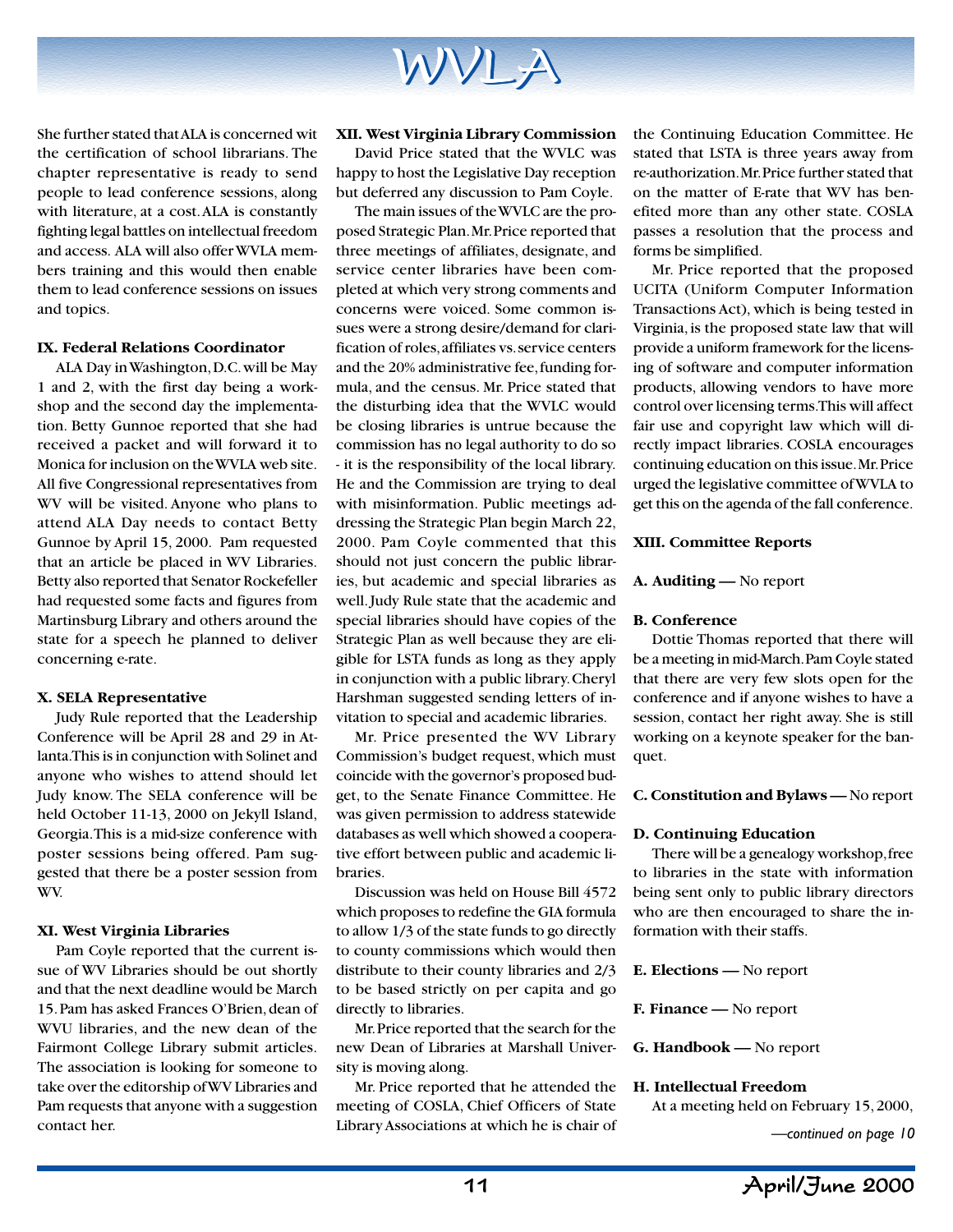

### **WVLA Executive Board Meeting Minutes**

*— continued from page 9*

the Intellectual Freedom committee voted to recommend that the executive board pass a resolution promoting a standing display developed at the Free Library of Philadelphia. Co-sponsored by the Kanawha County Public Library and the WV ACLU, the display on censorship, called "Burning Issues" will be viewed the entire month of September. Charley Hively moved, Monica Brooks seconded the adoption of the resolution as presented by the Intellectual Freedom Committee. Motion passed.

The committee also discussed current legislative issues regarding pornography/filtering and public libraries. It was decided that the committee would sponsor two programs at the WVLA's annual conference, "The ALA Bill of Rights - Is It Relevant?" and "Current State of Internet Filtering Technology."

#### **I. Legislative/J. Library Appreciation Day**

Pam Coyle reported that the Legislative/ Library Appreciation Day went well for a first year. There was a lot of publicity. The librarians and staff met with their legislators. One complaint was that there was little mention of the cooperative effort of academic, special and public libraries. Another was the length of the day's activities. These complaints will have to be addressed next year.

No letter was sent to all legislators announcing events along with the invitation and perhaps there should be next year. Another suggestion was the idea of a dinner/ author during the interim meetings of the legislators in addition to Legislative Day. Next year's day will, hopefully, be earlier in the session. The smaller area at the WVLC reference department was good for the reception.

A discussion was held on the status of WVLA's legislative lobbyist. Monica Brooks, seconded by Betty Gunnoe made a motion, to authorize Pam Coyle and a representa-

tive from the legislative committee, to see information concerning the performance and duties as per the current legislative session by the legislative lobbyist. Motion passed.

Pam Coyle sent a letter of support for statewide electronic databases to the chairs of the finance committees of both houses of the Legislature. She stated that this issue needs to be lobbied for next year.

Peggy Turnbull suggested that a meeting the morning of Legislative Day would have helped. Comments were made that the information concerning the day was disseminated well.

#### **K. Marketing**

A question was submitted asking if the marketing committee needs to request permission to purchase new items. Consensus of the board was that it is already the understanding that if marketing shows a profit they do not need to seek approval of the board concerning proposed sale items.

**L. Membership —** No report

#### **M. Nominating**

WVLA needs to fill the positions of 1st Vice-President, 2nd Vice-President, and ALA Councilor

**O. Public Relations —** No report

**P. Resolutions and Awards —** No report

#### **Q. Site Selection —** No report

#### **R. Web Page**

Monica Brooks reported that there is reorganizing of the page behind the scenes.

#### **IX. Old Business**

#### **A. Legislative Day**

Report given in committee reports I/J

#### **B. New logo contest**

Information will be given at Spring Fling. Cheryl Harshman asked for input about what the WVLA would like to see on the logo.

Pam Coyle said that she would seek funding for appropriate prizes.

#### **C. Approval of committee appointments**

Addressed in the President's Report

#### **X. New Business**

A. The secretary requested that a new tape recorder be purchased. The Board instructed that she investigate prices in conjunction with the treasurer.

B. Peggy Turnbull made the motion, with Charley Hively seconding, that the following issues be referred to the Legislative committee so that lobbying can begin: UCITA, Grants in aid, filtering, Senate Bill 591, statewide databases, and any other issues deemed of importance by the executive board.

C. Cheryl Harshman moved, Mary Strife seconded, that WVLA encourage participation in public budgetary hearings from all types of libraries and users. Motion passed.

**XI. Correspondence —** None

#### **XII. Announcements**

Pam Coyle stated that a magician would be strolling among vendors at WVLA's fall conference

David Price stated that Senator Kiss sent a letter of apology for failing to attend and speak at the Legislative Day reception.

#### **XII. Adjournment**

By consensus, the meeting was adjourned.

The next meeting of the executive board will be June 15, 2000 at the Holiday Inn Charleston House.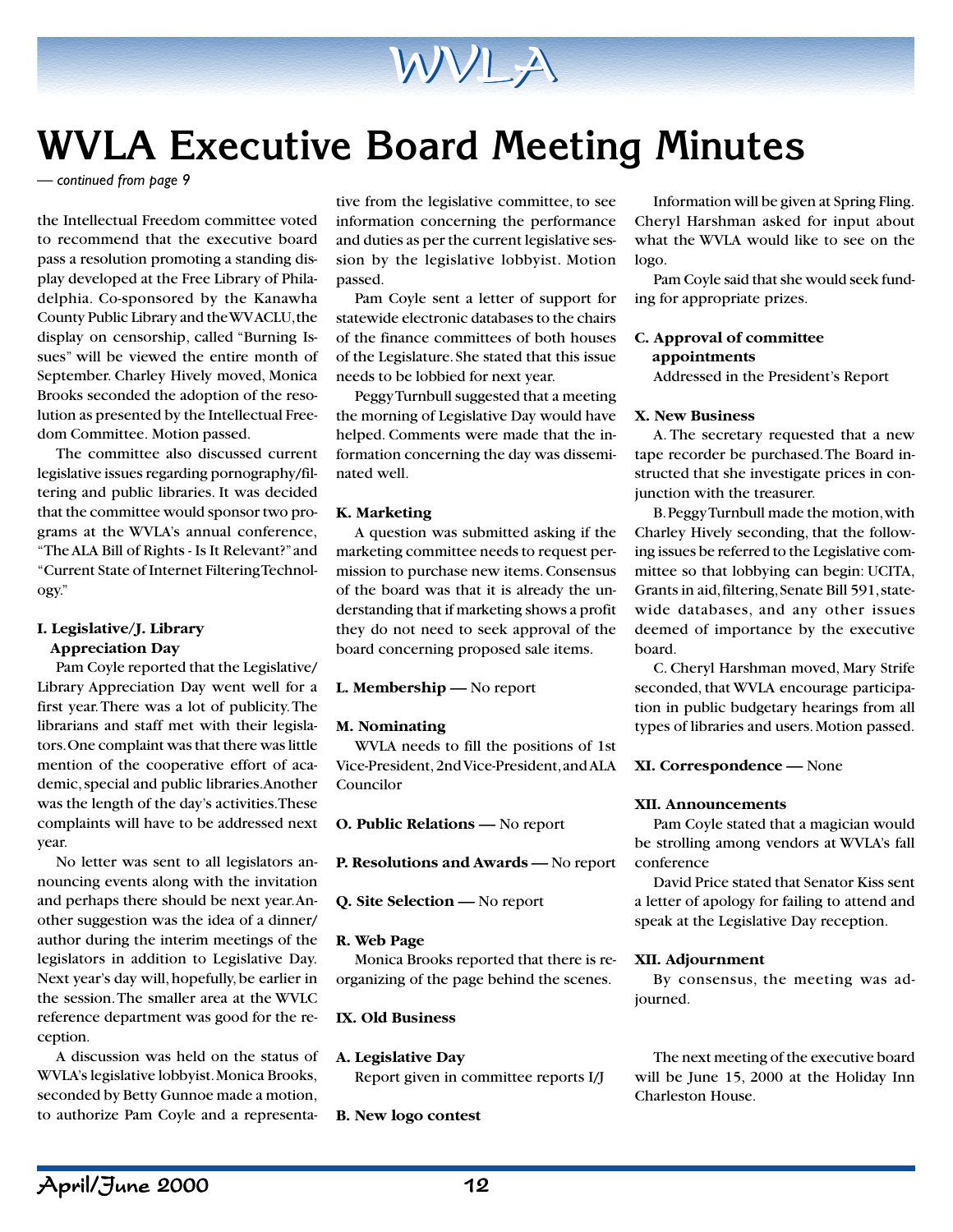

# **WVLA pioneers recognized**

While we work on unlocking the future, here's a little recognition of those members who helped forge WVLA's key.

*51 years of membership*

• Floyd Miller, Academic

*45 years* • Lennel Stutler, Public

*40+ years*

- Josephine Fidler, Academic
- Dora Ruth Parks, Honorary • Betty Wade, Public
- Nicholas Winowich, Trustee
- Mildred Moyers, Academic
- Charles Patterson, Friend

*40 years*

- Ruth Powell, Academic
- Nancy Taylor, Special

*35+ years* • Jean Elliott, Academic

*30+ years*

- Merle Moore, Trustees
- Dave Childers, Honorary
- David Gillespie, Academic
	- Ann Lorentz, Public
- Barbara Maxwell, Academic • Judy Rule, Public
	- Donald Hansen, Special • Judith Prosser, Public

#### *25+ years*

• Helen Jenkins, Academic • Susan Reilly, Public • Virginia West, Friends • Kenneth Slack, Academic • C.L. Wilkerson, Trustees • Joel Beane, Public • Karen Goff, Public • Guilda Neese, Public • Sandra Tucker, Public • Rosetta Anderson, Public • Alice Behr, Special • Ben Crutchfield, Academic • Anita Doss, Public • Judith Duncan, Public • Evan Rogerson, Trustee • Janice Stiles, Public

• Pamela Williams, Academic

|  | vear<br>N |
|--|-----------|
|--|-----------|

- Steve Christo, Public
- Flo Smith, Friends

*20+ years*

- Peggy Batten, Public • Betty Brown, Schools
- Frances Fike, Trustees
- Harold Forbes, Academic • Karen Hiser, Public
- Clarice Reid, Trustees
- Lucy Stillings, Trustees
- Kay Wildman, Academic
- Virginia Benham Public
- Betty Burley, Public
- Donna Calvert, Public
- Betty Cantwell, Public
- Charles Julian, Academic
- David Dalzell, Trustee
- Steve Fesenmaier, Public
- Jo Ellen Flagg, Public • Marjorie Price, Special
- Elmer Vicent Trustees
- Marjorie Zirk, Public
- Karen Arnett, Public
- Jo Ann Calzonetti, Academic
- Mary Heineman, Trustees • Duke Horstemeyer, Trustees
- Sharon Kastigar, Public
- Howard Metheny, Trustees • Ed Rauh, Public • Fay Stump, Schools
- Wayne Williams, Trustees

*20 years*

- J. Dietz, Public
- Beulah Handy, Public
- Wilma Saunders, Public

| BEG. | LAST          | <b>FIRST</b>    | DIV.        |  |
|------|---------------|-----------------|-------------|--|
| DATE | <b>NAME</b>   | NAME            | <b>CODE</b> |  |
| 1949 | Miller        | Floyd           | Aс          |  |
| 1955 | Stutler       | Lennel          | Pu          |  |
| 1957 | Fidler        | Josephine       | Ac          |  |
| 1957 | Parks         | Dora            | Ho          |  |
| 1957 | Wade          | <b>Betty</b>    | Pu          |  |
| 1957 | Winowich      | <b>Nicholas</b> | Tr          |  |
| 1958 | <b>Moyers</b> | Mildred         | Ac          |  |
| 1958 | Patterson     | Charles         | Fr          |  |
| 1960 | Powell        | Ruth            | Ac          |  |
| 1960 | Taylor        | Nancy           | Sp          |  |
| 1962 | Elliott       | Jean            | Ac          |  |
| 1967 | Moore         | Merle           | Tr          |  |
| 1968 | Childers      | David           | Pu          |  |
| 1968 | Gillespie     | David           | Aс          |  |

| 1968         | Lorentz          | Ann            | Pu       |
|--------------|------------------|----------------|----------|
| 1968         | <b>Maxwell</b>   | Barbara        | Ac       |
| 1968         | Rule             | Judy           | Pu       |
| 1969         | Hansen           | Donald         | Sp       |
| 1969         | Prosser          | Judith         | Pu       |
| 1971         | Jenkins          | Helen          | Ac       |
| 1971         | Reilly           | Susan          | Pu       |
| 1971         | West             | Virginia       | Fr       |
| 1972         | Slack            | Kenneth        | Ac       |
| 1972         | Wilkerson        | $\overline{C}$ | Tr       |
| 1973         | Beane            | Joel           | Pu       |
| 1973         | Goff             | Karen          | PU       |
| 1973         | Neese            | Guilda         | Pu       |
| 1973         | Tucker           | Sandra         | Pu       |
| 1974         | Anderson         | Rosetta        | Pu       |
| 1974         | Behr             | Alice          | Sp       |
| 1974         | Crutchfield      | Ben            | Ac       |
| 1974         | Doss             | Anita          | Pu       |
| 1974         | Duncan           | Judith         | Pu       |
| 1974         | Rogerson         | Evan           | Tr       |
| 1974         | <b>Stiles</b>    | Janice         | Pu       |
| 1974         | Williams         | Pamela         | Ac       |
| 1975         | Christo          | <b>Steve</b>   | Pu       |
| 1975         | Smith            | Flo            | Fr       |
| 1976         | Batten           |                | Pu       |
|              |                  | Peggy          | Sc       |
| 1976<br>1976 | Brown<br>Fike    | <b>Betty</b>   | Tr       |
|              |                  | Frances        |          |
| 1976         | Forbes           | Harold         | Aс       |
| 1976         | Hiser            | Karen          | Pu, Tr   |
| 1976         | Reid             | Clarice        | Tr       |
| 1976         | <b>Stillings</b> | Lucy           | Tr       |
| 1976         | Wildman          | Kay            | Ac       |
| 1977         | Benham           | Virginia       | Pu       |
| 1977         | <b>Burley</b>    | <b>Betty</b>   | Pu       |
| 1977         | Calvert          | Donna          | Ac;Pu;Sp |
| 1977         | Cantwell         | <b>Betty</b>   | Pu       |
| 1977         | Julian           | Charles        | AC;Sp;Tr |
| 1978         | Dalzell          | David          | Tr       |
| 1978         | Fesenmaier       | <b>Steve</b>   | Pu       |
| 1978         | Flagg            | Jo             | Pu       |
| 1978         | Price            | Marjorie       | Sp       |
| 1978         | Vincent          | Elmer          | Tr       |
| 1978         | Zirk             | Marjorie       | Pu       |
| 1979         | Arnett           | Karen          | Pu       |
| 1979         | Calzonetti       | Jo Ann         | Aс       |
| 1979         | Heineman         | Mary           | Tr       |
| 1979         | Horstemeyer Duke |                | Tr       |
| 1979         | Kastigar         | Sharon         | Pu       |
| 1979         | Metheny          | Howard         | Tr       |
| 1979         | Rauh             | Edwin          | Pu       |
| 1979         | Stump            | Fay            | Sс       |
| 1979         | Williams         | Wayne          | Tr       |
| 1980         | Dietz            | J.             | Pu       |
| 1980         | Handy            | Beulah         | Pu       |
| 1980         | Saunders         | Wilma          | Pu       |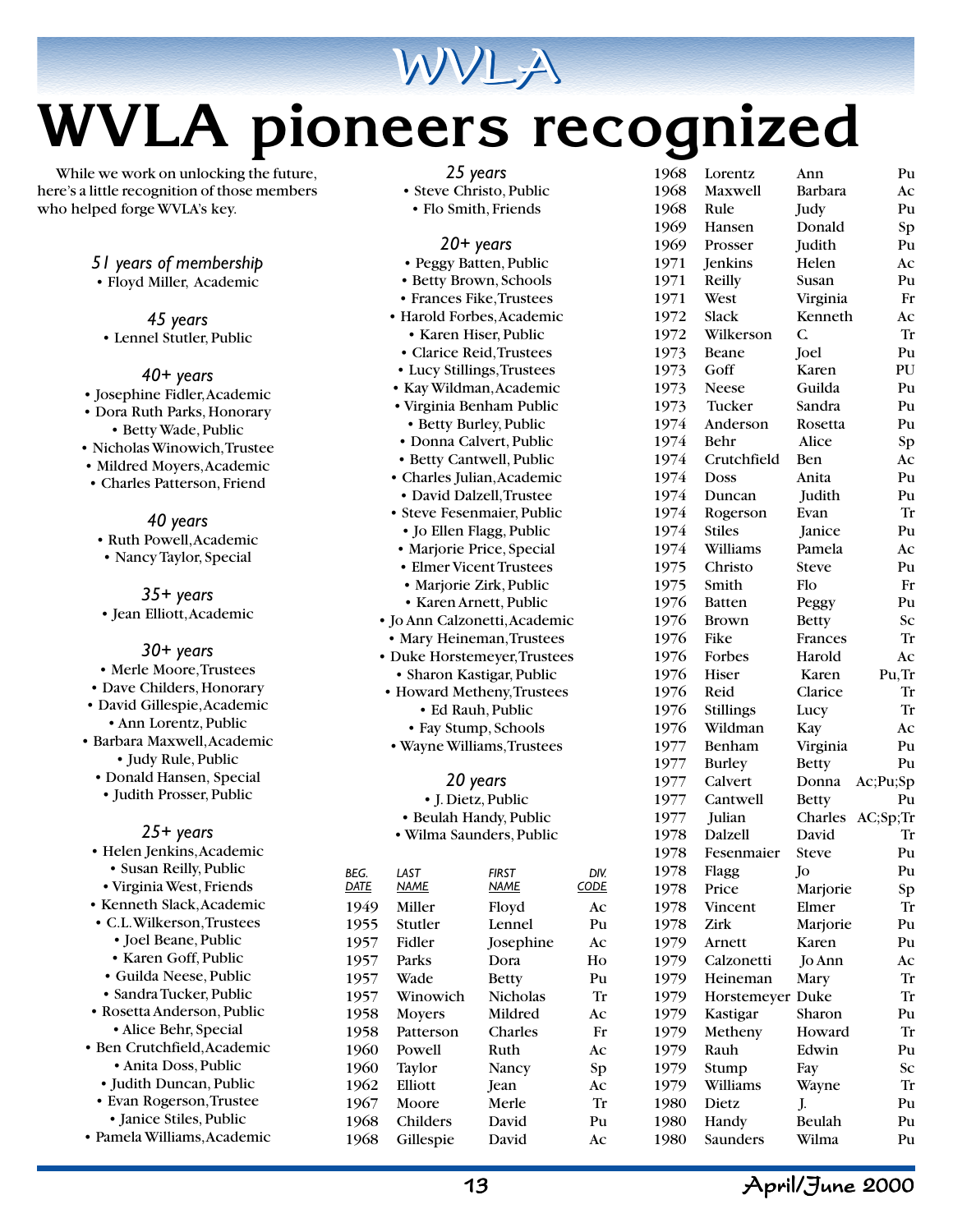

## **New members to WVLA**

*LAST FIRST*

*NAME NAME ORGANIZATION DIV.* Bean Barbara Bridgeport Public Library Trustees Benedict Cleve Greenbrier Co. Public Library Trustees Blessing Toni WV Supreme Court Law Library Special Bosley Janet Glenville State College Academic Brewer Crystal Wyoming Co. Library System Public Britton Edna Terra Alta Public Library Trustees Carroll Sally Ohio Co. Public Library Trustees Carter Melba Fayette Co. Public Library Trustees Dwire Bonnie Morgantown Public Library Public Elliott Barbara Greenbrier Co. Public Library Trustees Galenza Louise Gilmer Public Library Public Garvin Danette Raleigh Co. Public Library Public Goodwin Susan Bridgeport Public LIbrary Trustees Herriott Dot Hampshire Co. Public LIbrary Trustees Hess Edgar Bridgeport Public Library Trustees Jochum Sister Ohio Co. Public Library Trustees Keepers Mary Keyser/Mineral Co. Library Public Knight Miriam Greenbrier Co. Public Library Trustees Koenig Susanne Bolivar-Harpers Ferry Pub. Lib. Public Kovalan Joanne Bridgeport Public Library Public LaGodna Barbara Evansdale Library WVU Academic Leggett Everett Doddridge Co. Public LIbrary Trustees Lively Loretta Fayette Co. Public Library Trustees Matthews David Fairmont State College Academic

McComas Susan Wayne Co. Public Library Public McCormick Robert Greenbrier Co. Public Library Trustees McMillan Mardi Greenbrier Co. Public Library Trustees Millecchia Lyndell Morgantown Public Library Trustees Moreland Steve Hampshire Co. Public Library Trustees Morgan Heather Hanover Public Library Public *(Wyoming Co)* Morgan Ryan Sistersville PL? Trustees Musgrave Stephen Bridgeport Public Library Trustees Nesbitt Ted W. Liberty State College/ Academic Elbin Library Patterson Randall Fayette Co. Public Library Trustees Rannells Anita Hampshire Co. Public Library Trustees Riffle Brenda Hampshire Co. Public Library Public Rinaldi R. Davidison Titles, Nichols Techn. Friends Ritter Diana Ritchie Co. Public LIbrary Public Rugeley Virginia Kanawha Co. Public Library Trustees Seymour Celene Marshall Univ. Grad. College Academic Sherman Joyce Hardy Co. Public Library Public Shilling Robert Hampshire Co. Public Library Trustees Simms Lottie Cabell Co. Public Library Trustees Snyder Sally Roane Co. Public Library Trustees Stark Felice Fayette Co. Public Library Trustees Tipler Stephen Marshall University Academic Tissue Philip Fayette Co. Public Library Trustees VanDerZee Doug The Gale Group Friends

*WVLA's Afgan* **Limited quantity available** *• choice of green or cranberry only* plus \$5<br>
shipping and<br>
handling<br>
thandling<br>
thandling<br>
thandling<br>
thandling<br>
thandling<br>
thandling<br>
thandling<br>
thandling<br>
thandling<br>
thandling<br>
thandling<br>
thandling<br>
thandling<br>
thandling<br>
thandling<br>
thandling<br>
thandling<br>
th *plus \$5 shipping and handling*

To order send check or money order to:

> Rebecca Van Der Meer WV Library Commission 1900 Kanawha Blvd., E. Charleston, WV 25305

> > or

WVLA Julie Spiegler Kanawha County Public Library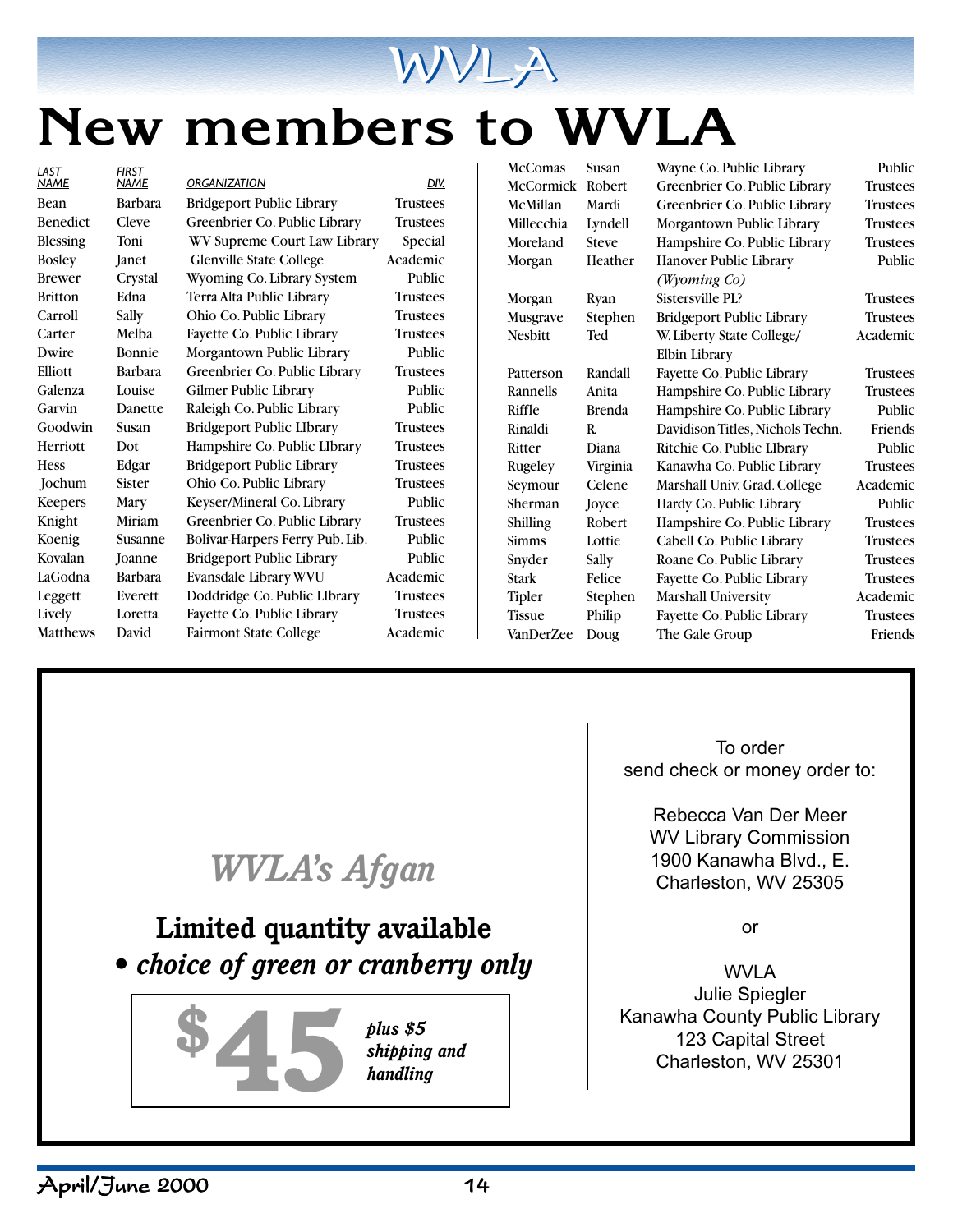

### **advertisement**